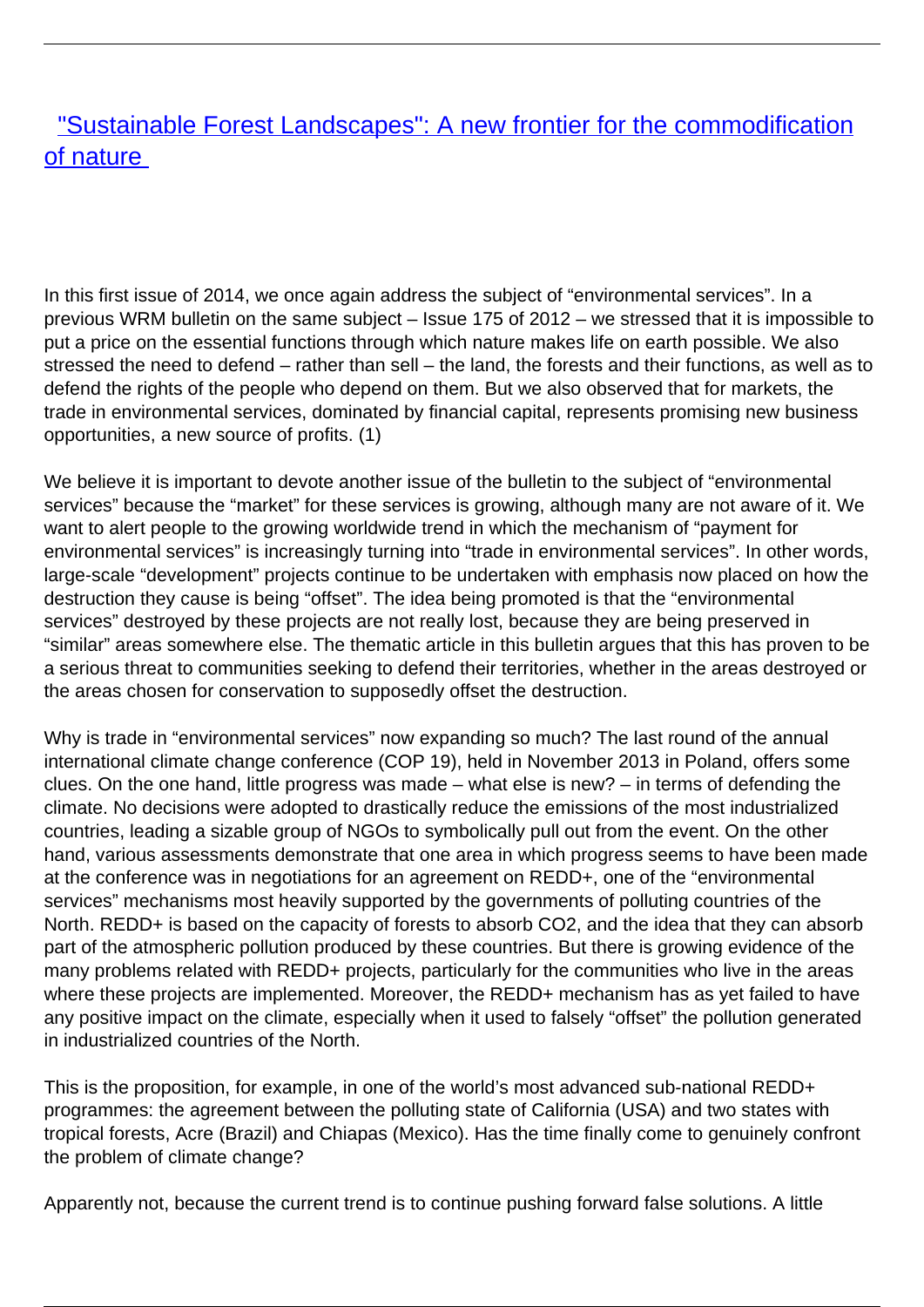publicized initiative was launched during the climate summit in Poland. Known as the Initiative for Sustainable Forest Landscapes, it will be managed by the World Bank's BioCarbon Fund and initially financed by three big polluting countries of the North: the United States, the United Kingdom and Norway. Multinational corporations linked to industrial agriculture, such as Unilever and Bunge, have been involved in the initiative since its inception; it is therefore a public-private partnership. The aim is to scale up "sustainable management" practices and technologies not only in forested areas but in agricultural areas as well, through the implementation of so-called "climate-smart agriculture". In other words, they no longer refer to forests but rather to entire landscapes or "forest landscapes", justified by the argument that a more "holistic" approach is needed, in order to preserve not only the forests but the landscape as a whole. In its rationale for creating this initiative, the World Bank points to the fact that during the last decade – while a great deal of time and effort was devoted to preventing deforestation through REDD+ – an area the size of Western Europe was lost to deforestation. (2)

However, as we know, the World Bank plays a major role in promoting polluting and destructive activities, some of which drive tropical deforestation, while at the same time, it supports and promotes the idea of "offsetting" these activities through trade in "environmental services", including REDD+ projects and biodiversity credits. As the number of destructive projects continues to grow at an alarming rate, the possibility of access to "landscapes" – i.e. entire regions – encompassing forests, other ecosystems, communities, agricultural areas, etc., is highly attractive, because it opens up more opportunities to supposedly offset polluting activities. Within these "landscapes" lie all of the "environmental services" that have been defined so far and can be commodified and traded on the financial markets: in addition to the function of carbon absorption by plants, the "landscape" offers other "environmental services", such as water resources, soils, biodiversity of flora and fauna, the scenic beauty of landscapes, and even the knowledge of traditional peoples.

What's more, forest or agricultural "landscapes" offer opportunities for new "sustainable" business operations from a corporate perspective, such as, for example, those related to agribusiness. There has been talk, for example, of planting genetically modified rice which would supposedly require fewer fertilizers and thus be beneficial for the climate. This proposal was recently condemned by numerous organizations during the latest round of WTO talks in Bali, Indonesia, yet it is still included under the category of "climate-smart agriculture". (3)

Quite honestly, very little can be expected from initiatives undertaken by institutions like the World Bank – a symbol of global capitalist hegemony, in partnership with transnational corporations – in terms of the adoption of measures to structurally attack deforestation or climate change and to combat their direct and, especially, indirect causes, such as the current system of predatory production and growing consumption, dominated by the transnational corporations themselves. What the World Bank is doing is attempting to fool us, as always, by complicating the debate and confusing us with talk of a "holistic" approach and "climate-smart agriculture". It is up to all of us to seek full understanding of every new proposal, such as the growing trade in "environmental services", and then to join forces and organize to fight back against them.

Happy reading!

Sources:

(1) WRM Bulletin Issue 175 – Environmental Services. (2) BioCarbon Fund launches \$280 million initiative for sustainable forest landscapes, http://www.worldbank.org/en/news [/feature/2013/11/20/biocarbon-fund-initiative-promote-sustainable-forest-landscapes](http://www.worldbank.org/en/news%20/feature/2013/11/20/biocarbon-fund-initiative-promote-sustainable-forest-landscapes)